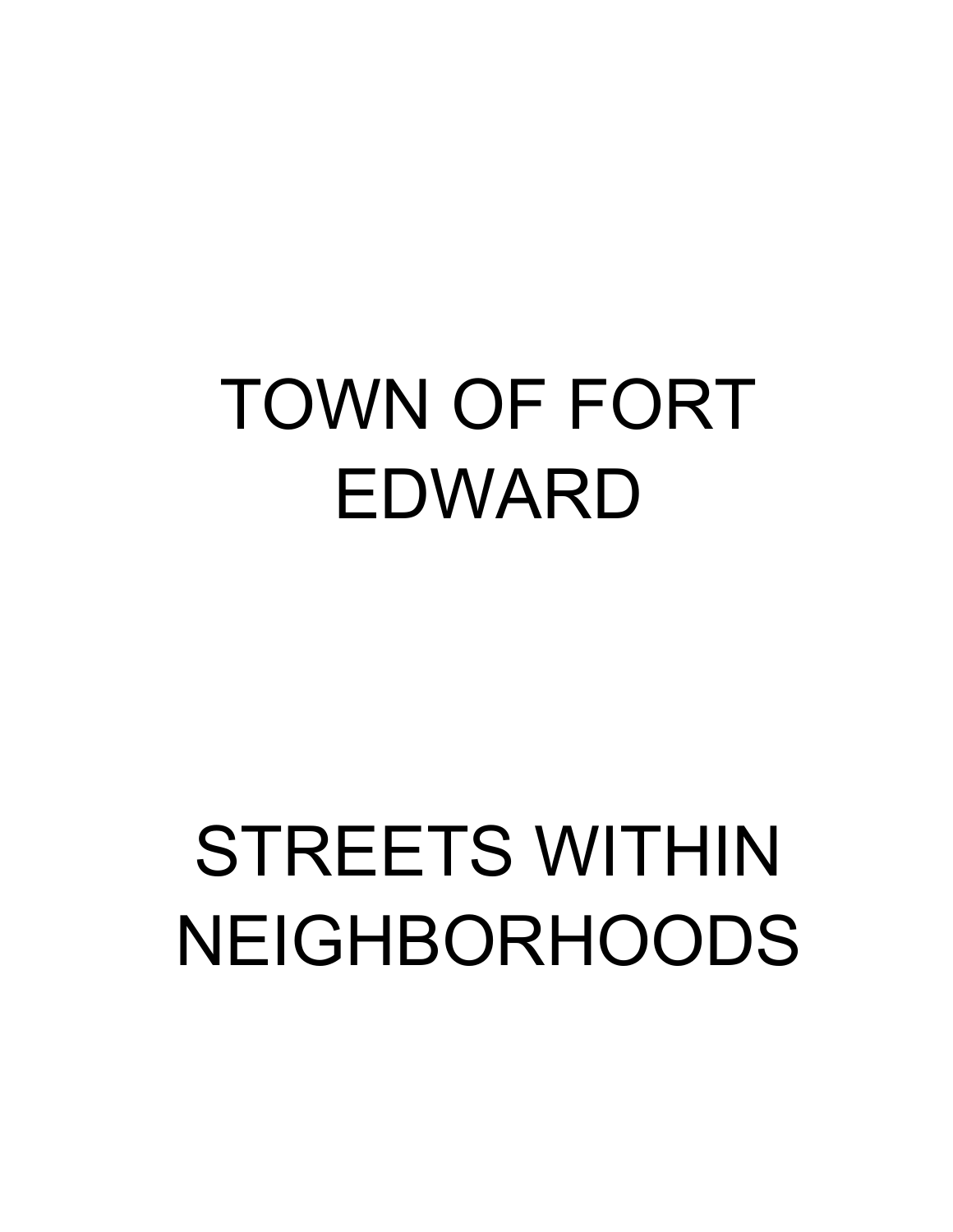| <u>Swis</u> | <b>Neighborhood</b> | <b>Street Name</b>    |
|-------------|---------------------|-----------------------|
| 533089      | 2                   | Anthony Dr            |
| 533089      | 2                   | Broadway              |
| 533089      | 2                   | Burgoyne Ave          |
| 533089      | 2                   | Burgoyne Ave Off E    |
| 533089      | 2                   | Burgoyne Ave Off W    |
| 533089      | 2                   | Burgoyne Ave/e Off    |
| 533089      | 2                   | Campbell Dr           |
| 533089      | 2                   | Caputo Ave            |
| 533089      | 2                   | Charles St            |
| 533089      | 2                   | Denis Ave             |
| 533089      | 2                   | Ethan Allen St        |
| 533089      | 2                   | Gates Ave             |
| 533089      | 2                   | Gibson Ave            |
| 533089      | 2                   | Hudson St             |
| 533089      | 2                   | Hunt Ave              |
| 533089      | 2                   | Hunt Ave/e Off        |
| 533089      | 2                   | Hunt Ave/n Off        |
| 533089      | 2                   | Juliet St             |
| 533089      | 2                   | Leavy Hollow Ln       |
| 533089      | 2                   | Leavy Hollow Ln/e Off |
| 533089      | 2                   | Lott St               |
| 533089      | 2                   | Lower Allen St        |
| 533089      | 2                   | Lower Elizabeth St    |
| 533089      | 2                   | Lower Main St         |
| 533089      | 2                   | Lower Oak St          |
| 533089      | 2                   | Lower Oak St/e Off    |
| 533089      | 2                   | Lower Wright St       |
| 533089      | 2                   | May St                |
| 533089      | 2                   | Mcintyre St           |
| 533089      | 2                   | Obrien St             |
| 533089      | 2                   | Olive St              |
| 533089      | 2                   | Orsola Ave            |
| 533089      | 2                   | Park Ave              |
| 533089      | 2                   | Parry St              |
| 533089      | 2                   | Perkins Dr            |
| 533089      | 2                   | Perkins Dr Ext        |
| 533089      | 2                   | Poplar St/s Off       |
| 533089      | 2                   | Putnam Ave            |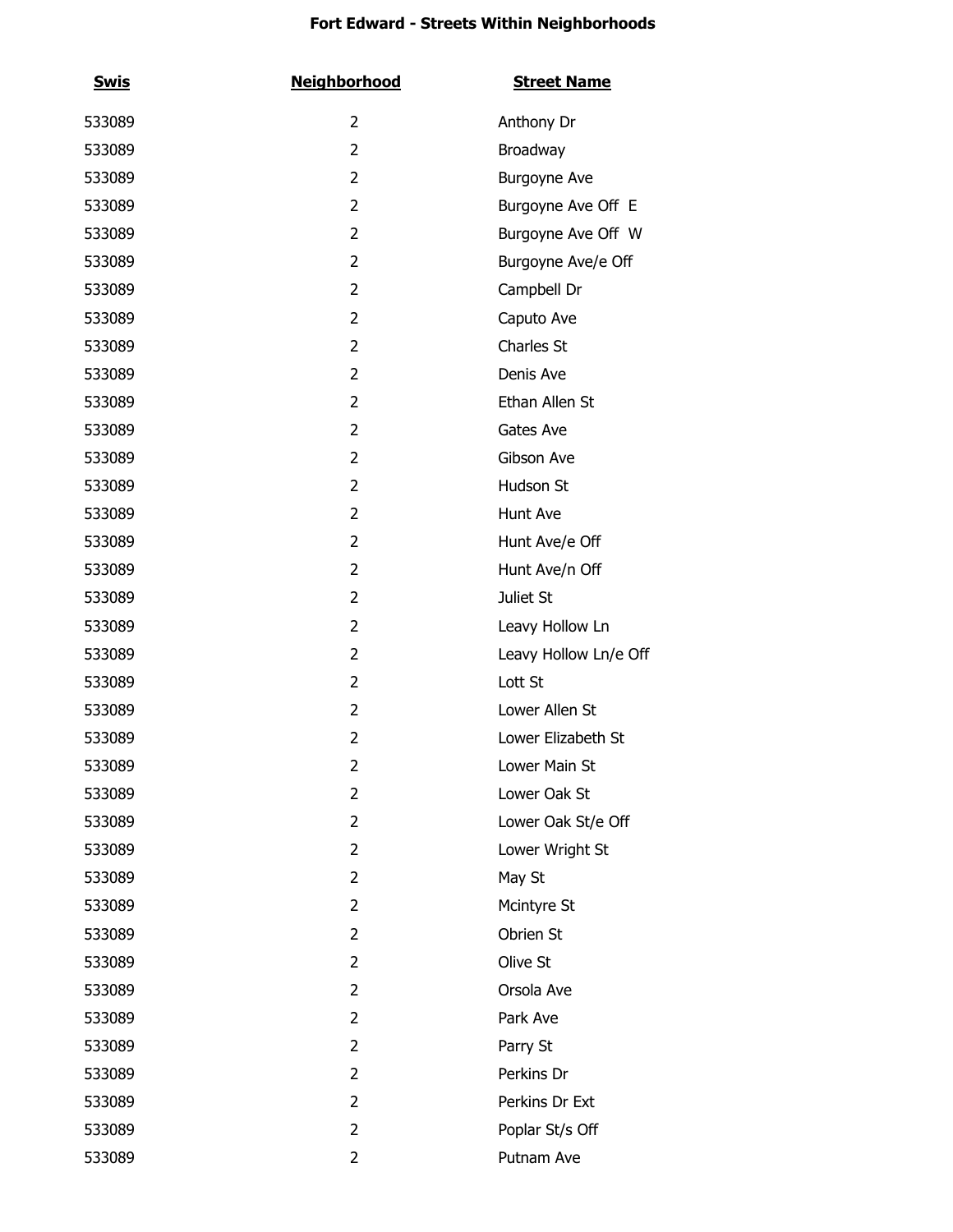| <b>Swis</b> | <b>Neighborhood</b> | <b>Street Name</b> |
|-------------|---------------------|--------------------|
| 533089      | 2                   | Schuyler St        |
| 533089      | 2                   | Smith St           |
| 533089      | 2                   | Stevens Ln         |
| 533089      | 2                   | Third Ave/s Off    |
| 533089      | $\mathcal{P}$       | Thomas Ave         |
| 533089      | 2                   | Wolf St            |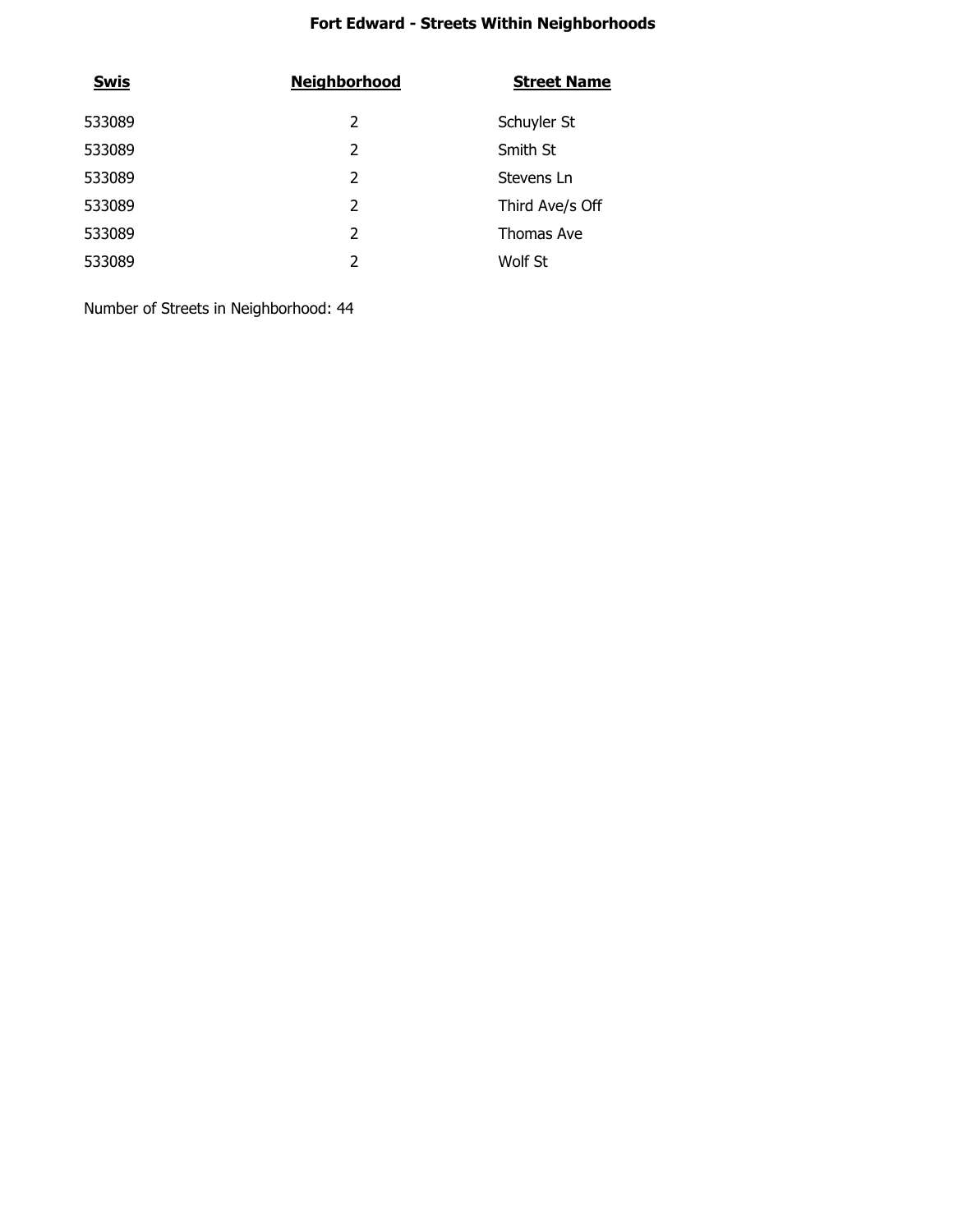| <u>Swis</u> | <b>Neighborhood</b> | <b>Street Name</b>    |
|-------------|---------------------|-----------------------|
| 533089      | 3                   | Anthony Rd            |
| 533089      | 3                   | Anthony Rd Off W      |
| 533089      | 3                   | Bayards Pat           |
| 533089      | 3                   | Blackhouse Rd         |
| 533089      | 3                   | <b>Blodgett Rd</b>    |
| 533089      | 3                   | Breton Ln             |
| 533089      | 3                   | Cary Rd               |
| 533089      | 3                   | County Route 42       |
| 533089      | 3                   | County Route 46       |
| 533089      | 3                   | County Route 46/E Off |
| 533089      | 3                   | County Route 46/N Off |
| 533089      | 3                   | Duer Rd               |
| 533089      | 3                   | East Rd               |
| 533089      | 3                   | East St/s Off         |
| 533089      | 3                   | Fitzpatrick Dr        |
| 533089      | 3                   | Fort Miller Rd        |
| 533089      | 3                   | Glen Rd               |
| 533089      | 3                   | Harper Rd             |
| 533089      | 3                   | Harper Road           |
| 533089      | 3                   | Henderson Way         |
| 533089      | 3                   | Hillview Dr           |
| 533089      | 3                   | Hudson St             |
| 533089      | 3                   | Hunter Rd             |
| 533089      | 3                   | Hunter Road           |
| 533089      | 3                   | Juliet St             |
| 533089      | 3                   | Killian Ln            |
| 533089      | 3                   | Killian Ln/n Off      |
| 533089      | 3                   | Lamos Ln              |
| 533089      | 3                   | Lamos Ln W/off        |
| 533089      | 3                   | Leavy Hollow Ln       |
| 533089      | 3                   | Lock Rd               |
| 533089      | 3                   | May St                |
| 533089      | 3                   | Mcintyre St           |
| 533089      | 3                   | Moore Rd              |
| 533089      | 3                   | Obrien Rd             |
| 533089      | 3                   | Obrien St             |
| 533089      | 3                   | Ormsby Ln             |
| 533089      | 3                   | Park Ave/off          |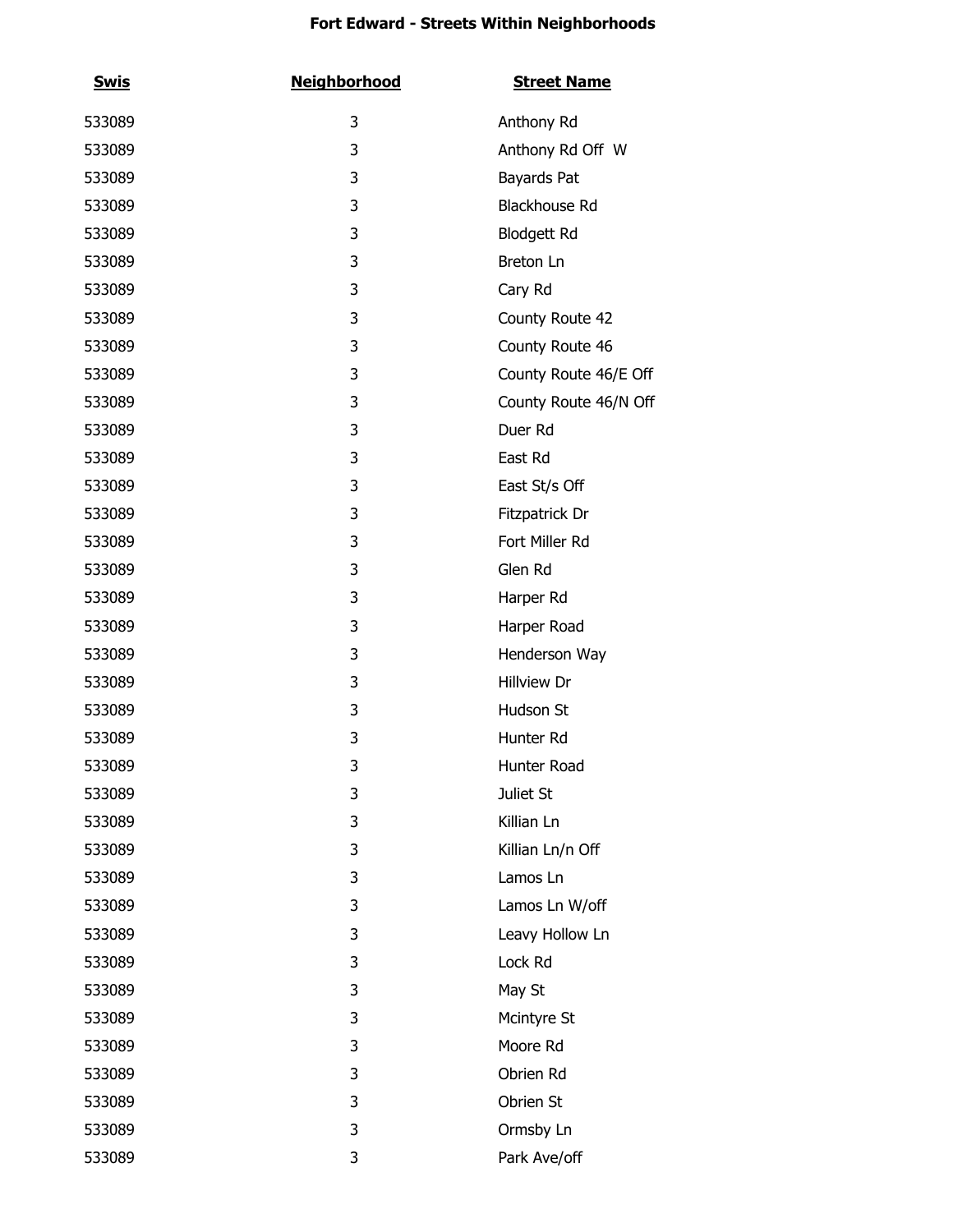| <u>Swis</u> | <b>Neighborhood</b> | <b>Street Name</b>    |
|-------------|---------------------|-----------------------|
| 533089      | 3                   | Patterson Rd          |
| 533089      | 3                   | Patterson Rd/s Off    |
| 533089      | 3                   | Plum Rd               |
| 533089      | 3                   | Richardson Ln         |
| 533089      | 3                   | Senecal Ln            |
| 533089      | 3                   | Smith St              |
| 533089      | 3                   | State Route 197       |
| 533089      | 3                   | State Route 197/N Off |
| 533089      | 3                   | State Route 4         |
| 533089      | 3                   | State Route 4 E/Off   |
| 533089      | 3                   | State Route 4/E Off   |
| 533089      | 3                   | Stevens Land W/Off    |
| 533089      | 3                   | Stevens Ln W/off      |
| 533089      | 3                   | Swamp Rd              |
| 533089      | 3                   | Town Line Rd          |
| 533089      | 3                   | Towpath Ln            |
| 533089      | 3                   | West Valley Rd        |
| 533089      | 3                   | Williams Rd           |
| 533089      | 3                   | Williams Rd Off       |
| 533089      | 3                   | Woodard Rd            |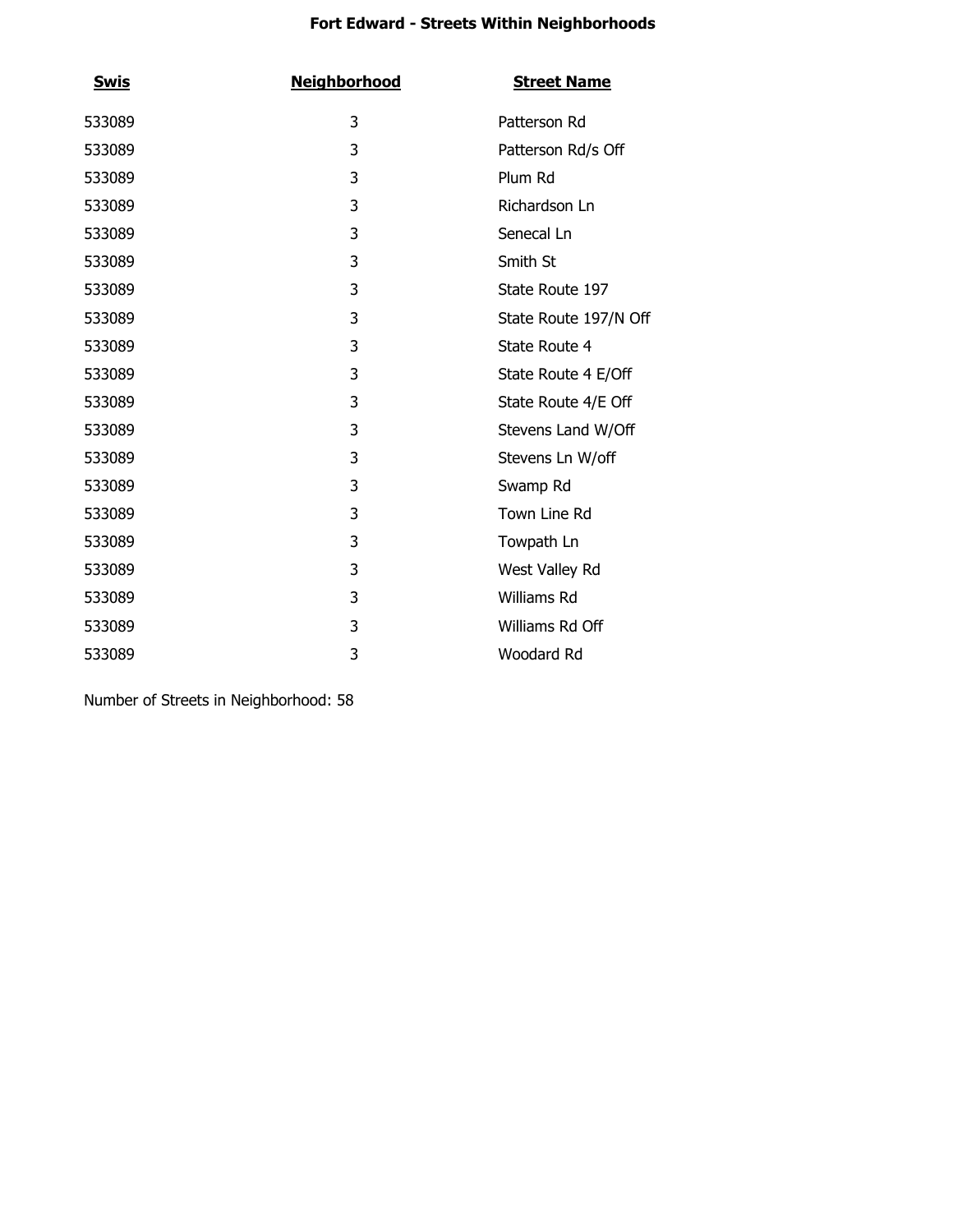| <b>Swis</b> | <b>Neighborhood</b> | <b>Street Name</b> |
|-------------|---------------------|--------------------|
| 533001      | 5                   | Andrew Ln          |
| 533001      | 5                   | Bascom Dr/end      |
| 533001      | 5                   | Cooper St          |
| 533001      | 5                   | Frederick Dr       |
| 533001      | 5                   | Frederick Dr/end   |
| 533001      | 5                   | Glen Dr            |
| 533001      | 5                   | Gregory Ln         |
| 533001      | 5                   | Griffin Ave/end Of |
| 533001      | 5                   | Samantha Dr        |
| 533001      | 5                   | Samantha Dr/end    |
| 533001      | 5                   | Sunset Ln          |
| 533001      | 5                   | Thornwood Dr       |
| 533001      | 5                   | William St         |
| 533001      | 5                   | Wincrest Dr        |
| 533089      | 5                   | Anthony Dr         |
| 533089      | 5                   | Perkins Dr         |
| 533089      | 5                   | Perkins Dr Ext     |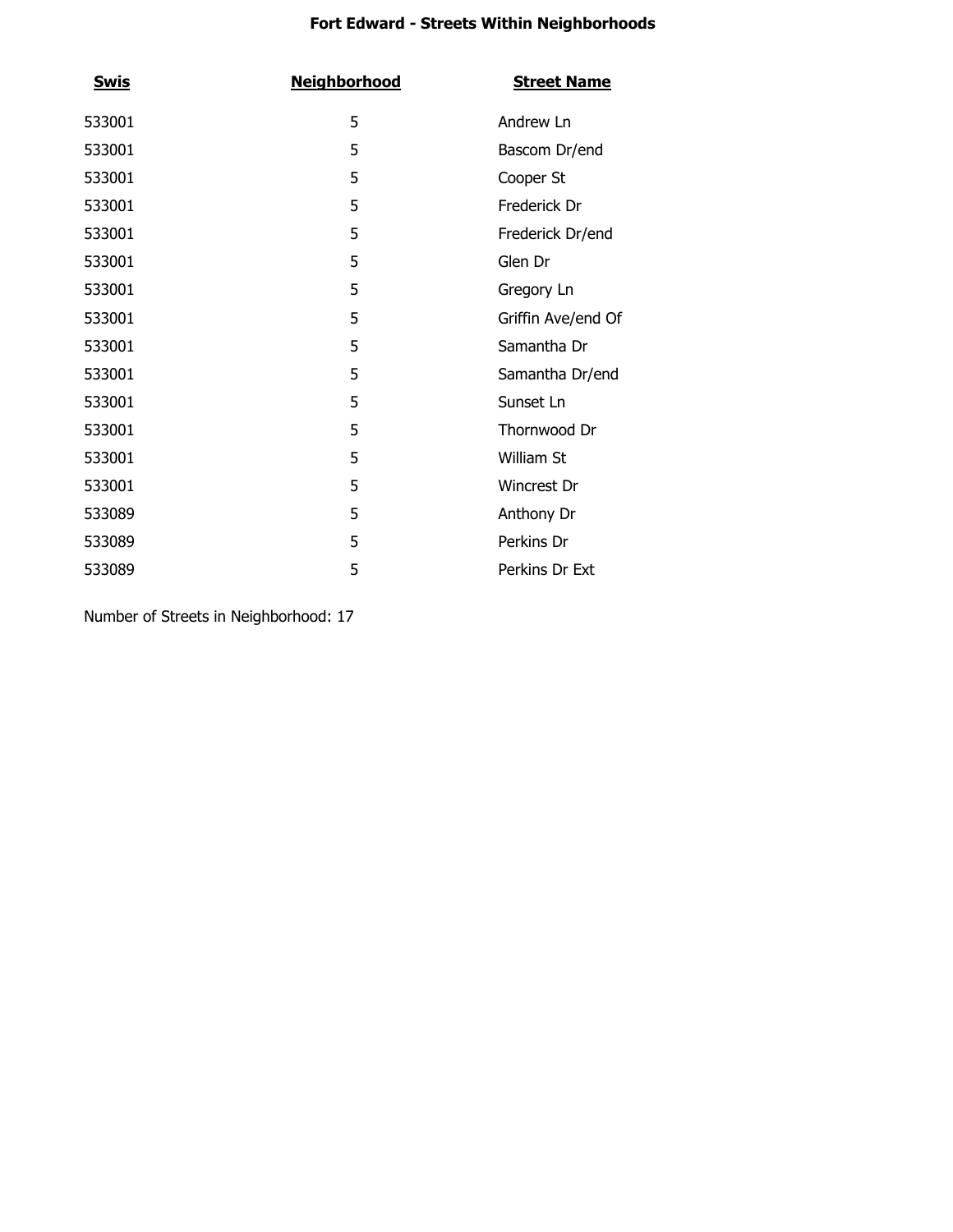| <b>Swis</b> | <b>Neighborhood</b> | <b>Street Name</b>  |
|-------------|---------------------|---------------------|
| 533001      | 6                   | Ab Canal Adj School |
| 533001      | 6                   | Argyle St           |
| 533001      | 6                   | <b>Baldwin Ave</b>  |
| 533001      | 6                   | Baldwin Ave/e Off   |
| 533001      | 6                   | <b>Barton Ave</b>   |
| 533001      | 6                   | Bascom Dr           |
| 533001      | 6                   | Beverly St          |
| 533001      | 6                   | <b>Bradley Ave</b>  |
| 533001      | 6                   | <b>Bridge St</b>    |
| 533001      | 6                   | Brightwood St       |
| 533001      | 6                   | Broadway            |
| 533001      | 6                   | Broadway/e Off      |
| 533001      | 6                   | Broadway/off        |
| 533001      | 6                   | Browns Ln           |
| 533001      | 6                   | Burgoyne Ave        |
| 533001      | 6                   | Canal St            |
| 533001      | 6                   | Canal St E/Off      |
| 533001      | 6                   | Case St             |
| 533001      | 6                   | Case St/n Off       |
| 533001      | 6                   | Center St           |
| 533001      | 6                   | Center St/s Off     |
| 533001      | 6                   | Chestnut St         |
| 533001      | 6                   | Clarks Ln           |
| 533001      | 6                   | Cooper St           |
| 533001      | 6                   | Cortland St         |
| 533001      | 6                   | Culver St           |
| 533001      | 6                   | Delsignore Ln       |
| 533001      | 6                   | East St             |
| 533001      | 6                   | <b>Edward St</b>    |
| 533001      | 6                   | Factory St          |
| 533001      | 6                   | Frank St            |
| 533001      | 6                   | Griffin Ave         |
| 533001      | 6                   | Grove St            |
| 533001      | 6                   | Harrison St         |
| 533001      | 6                   | <b>Hillview Ave</b> |
| 533001      | 6                   | Keating Ave         |
| 533001      | 6                   | King St             |
| 533001      | 6                   | Lawnview Ave        |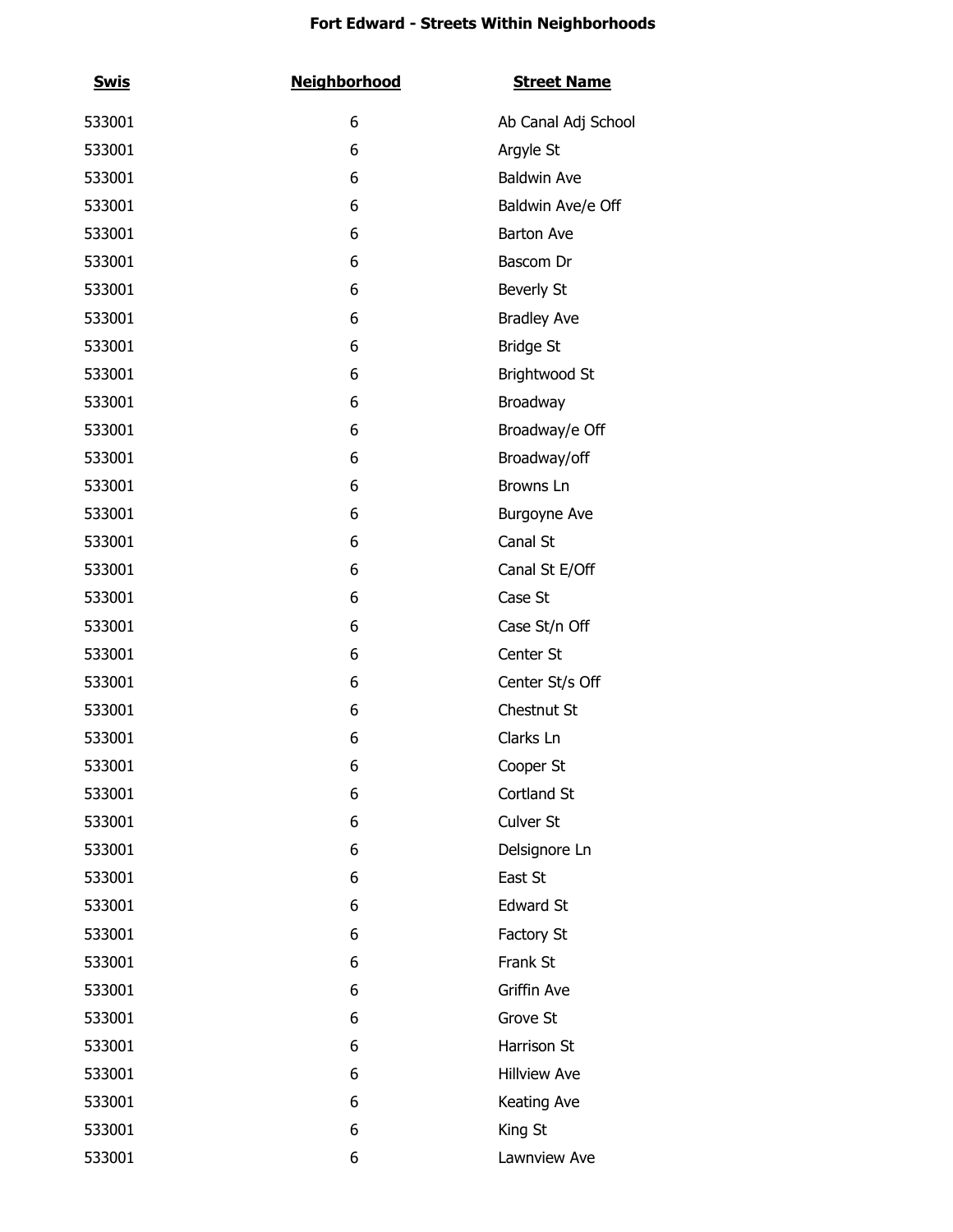| <b>Swis</b> | <b>Neighborhood</b> | <b>Street Name</b>    |
|-------------|---------------------|-----------------------|
| 533001      | 6                   | Liberty St            |
| 533001      | 6                   | Lincoln Ave           |
| 533001      | 6                   | Lock St               |
| 533001      | 6                   | Lock St (Rear)        |
| 533001      | 6                   | Maple Ave             |
| 533001      | 6                   | <b>Marion St</b>      |
| 533001      | 6                   | Marion St/n Off       |
| 533001      | 6                   | Mccrea St             |
| 533001      | 6                   | Mcintyre St           |
| 533001      | 6                   | Mcintyre St/off       |
| 533001      | 6                   | McKie St              |
| 533001      | 6                   | Mechanic St           |
| 533001      | 6                   | Montgomery St         |
| 533001      | 6                   | Montgomery St/off     |
| 533001      | 6                   | Moon St               |
| 533001      | 6                   | Notre Dame St         |
| 533001      | 6                   | Oak St                |
| 533001      | 6                   | Old Fort St           |
| 533001      | 6                   | Pickett Dr            |
| 533001      | 6                   | Prospect St           |
| 533001      | 6                   | Prospect St/s Off     |
| 533001      | 6                   | Ridge St              |
| 533001      | 6                   | Ridge St E/off        |
| 533001      | 6                   | <b>River St</b>       |
| 533001      | 6                   | Riverside Dr          |
| 533001      | 6                   | Rogers St             |
| 533001      | 6                   | Rogers St. Off        |
| 533001      | 6                   | Satterlee Ln          |
| 533001      | 6                   | Seminary St           |
| 533001      | 6                   | Spruce St             |
| 533001      | 6                   | State Route 197       |
| 533001      | 6                   | State Route 197/S off |
| 533001      | 6                   | State St              |
| 533001      | 6                   | Summit St             |
| 533001      | 6                   | <b>Taylor St</b>      |
| 533001      | 6                   | Teffts Ln             |
| 533001      | 6                   | <b>Terminal Rd</b>    |
| 533001      | 6                   | Terrace Pl            |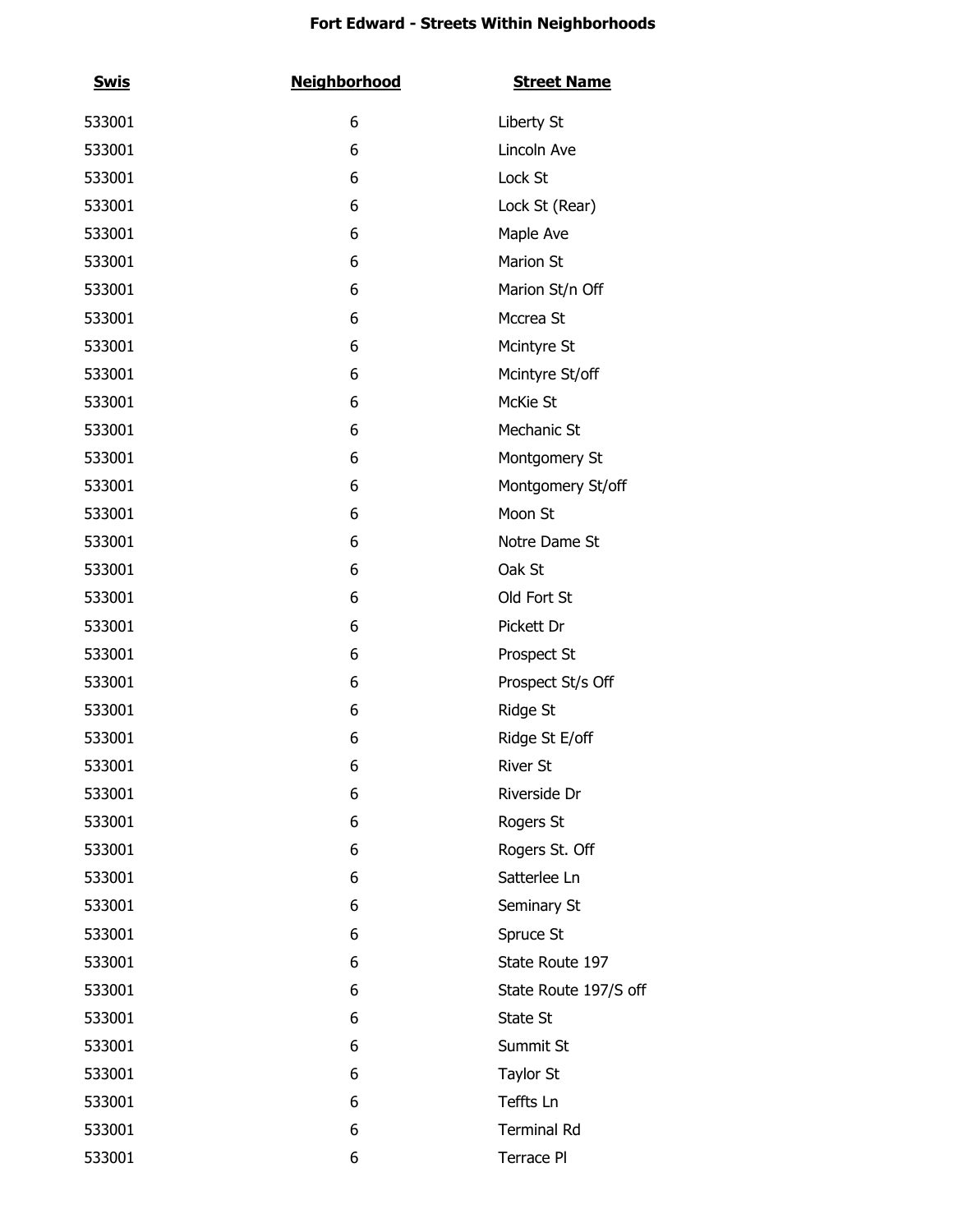| <b>Neighborhood</b> | <b>Street Name</b> |
|---------------------|--------------------|
| 6                   | Thornwood Dr       |
| 6                   | Valley St          |
| 6                   | Washington St      |
| 6                   | Waters Edge Ln     |
| 6                   | West Summit St     |
| 6                   | Wing St            |
|                     |                    |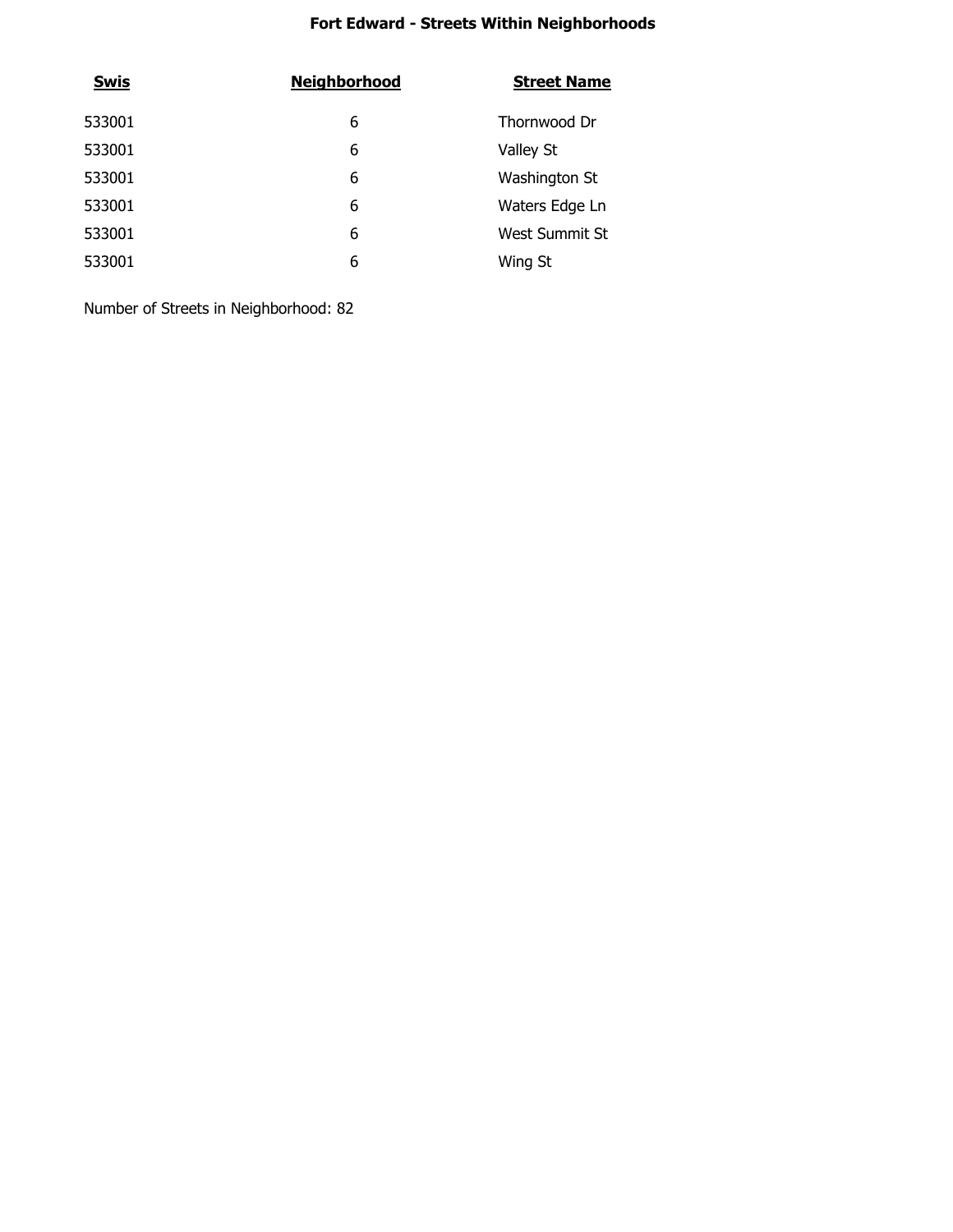| <b>Swis</b> | <b>Neighborhood</b> | <b>Street Name</b>    |
|-------------|---------------------|-----------------------|
| 533001      | 7                   | Bill J Ln             |
| 533001      | 7                   | County Route 46       |
| 533001      | 7                   | Drifting Ridge Off Rd |
| 533001      | 7                   | Drifting Ridge Rd     |
| 533001      |                     | <b>Tori Trce</b>      |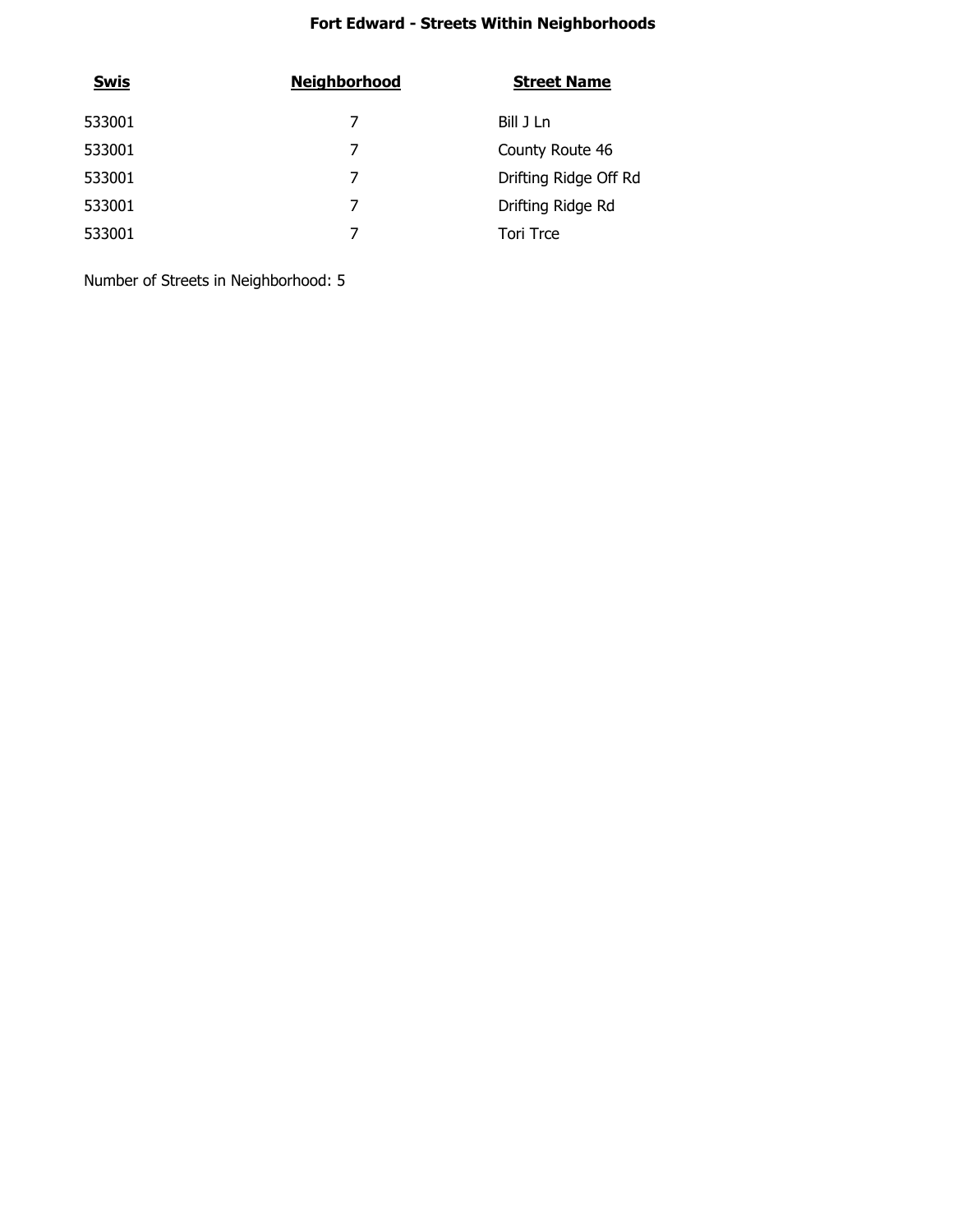| <b>Swis</b> | <b>Neighborhood</b> | <b>Street Name</b>       |
|-------------|---------------------|--------------------------|
| 533001      | 8                   | <b>Bradley Ave</b>       |
| 533001      | 8                   | <b>Bridge St</b>         |
| 533001      | 8                   | Bridge St/s/off          |
| 533001      | 8                   | Broadway                 |
| 533001      | 8                   | <b>Edward St</b>         |
| 533001      | 8                   | <b>Marion St</b>         |
| 533001      | 8                   | Moon St                  |
| 533001      | 8                   | Oak St                   |
| 533001      | 8                   | Riverside Dr             |
| 533001      | 8                   | Rogers Island Dr         |
| 533001      | 8                   | Seminary St              |
| 533001      | 8                   | Wincrest Dr              |
| 533089      | 8                   | <b>Blackhouse Rd</b>     |
| 533089      | 8                   | Breton Ln                |
| 533089      | 8                   | De Groot Rd              |
| 533089      | 8                   | Degroot Rd               |
| 533089      | 8                   | Edgerly Way              |
| 533089      | 8                   | Fort Miller Rd           |
| 533089      | 8                   | Hudson St                |
| 533089      | 8                   | <b>Island Hudson Riv</b> |
| 533089      | 8                   | North River Rd           |
| 533089      | 8                   | Senecal Ln               |
| 533089      | 8                   | State Route 4            |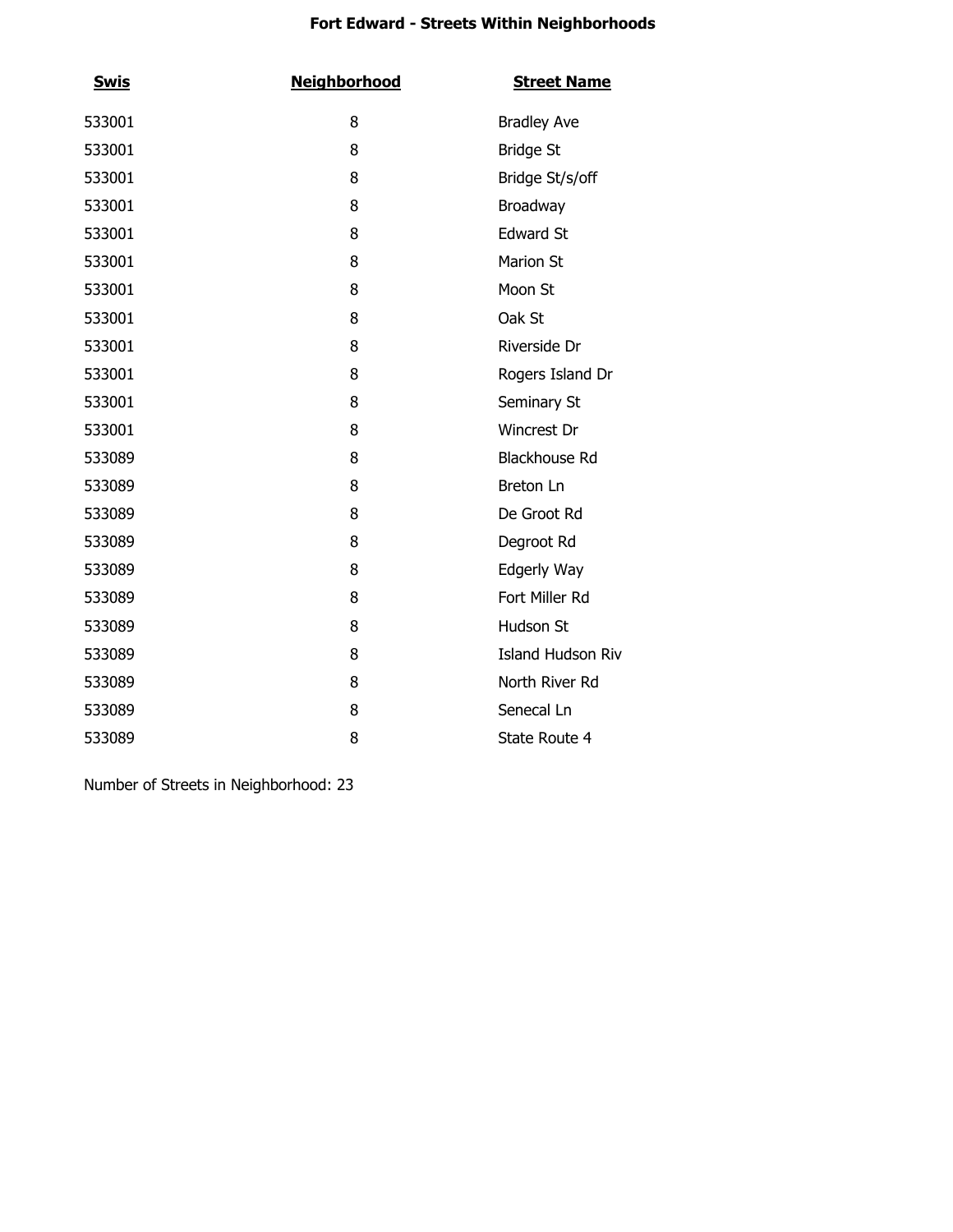| <b>Swis</b> | <b>Neighborhood</b> | <b>Street Name</b>   |
|-------------|---------------------|----------------------|
| 533001      | 10                  | <b>Bradley Ave</b>   |
| 533001      | 10                  | <b>Bridge St</b>     |
| 533001      | 10                  | Broadway             |
| 533001      | 10                  | Broadway N/s         |
| 533001      | 10                  | <b>Broadway St</b>   |
| 533001      | 10                  | Broadway/w Off       |
| 533001      | 10                  | Canal                |
| 533001      | 10                  | Canal St             |
| 533001      | 10                  | Canal St/w Off       |
| 533001      | 10                  | Center St            |
| 533001      | 10                  | Culver St            |
| 533001      | 10                  | East St              |
| 533001      | 10                  | East St & Rogers St  |
| 533001      | 10                  | Eddy St              |
| 533001      | 10                  | <b>Edward St</b>     |
| 533001      | 10                  | Elder Dr             |
| 533001      | 10                  | Elec Trans           |
| 533001      | 10                  | Liberty St           |
| 533001      | 10                  | Lincoln Ave          |
| 533001      | 10                  | Lock St              |
| 533001      | 10                  | Lydius St            |
| 533001      | 10                  | McCrea St            |
| 533001      | 10                  | Mcintyre St          |
| 533001      | 10                  | Mckie St             |
| 533001      | 10                  | Mechanic St/w Off    |
| 533001      | 10                  | Notre Dame St        |
| 533001      | 10                  | Oak St               |
| 533001      | 10                  | <b>Outside Plant</b> |
| 533001      | 10                  | Prospect St          |
| 533001      | 10                  | Riverside Dr         |
| 533001      | 10                  | Rogers Island        |
| 533001      | 10                  | Rogers Island Dr     |
| 533001      | 10                  | Rogers St            |
| 533001      | 10                  | Satterlee Ln         |
| 533001      | 10                  | School St            |
| 533001      | 10                  | Spruce St            |
| 533001      | 10                  | State St             |
| 533001      | 10                  | <b>Taylor St</b>     |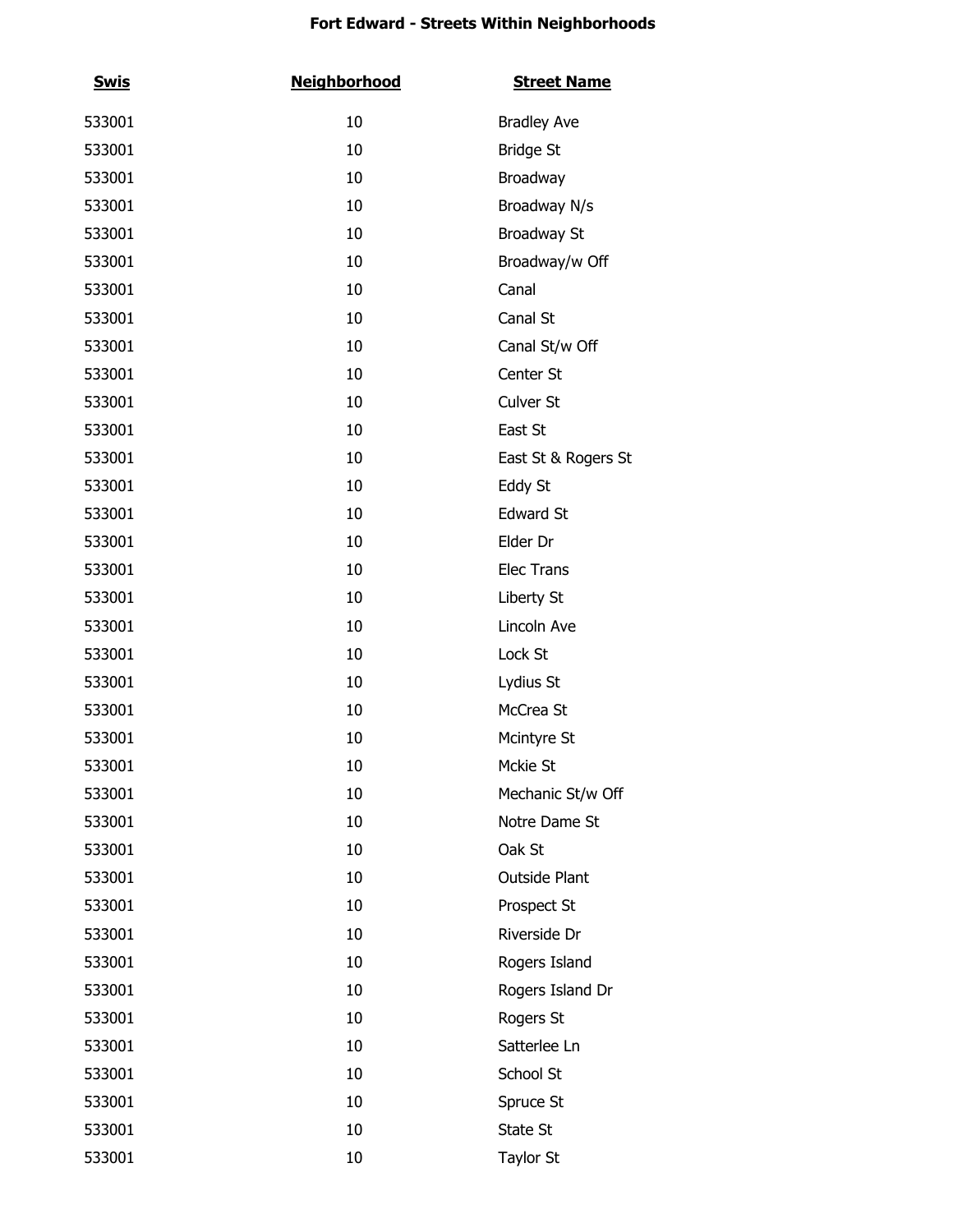| <b>Swis</b> | <b>Neighborhood</b> | <b>Street Name</b> |
|-------------|---------------------|--------------------|
| 533001      | 10                  | Terrace PI         |
| 533001      | 10                  | Terrace PI E/off   |
| 533001      | 10                  | Towpath Ln         |
| 533001      | 10                  | Washington St      |
| 533001      | 10                  | Wing St            |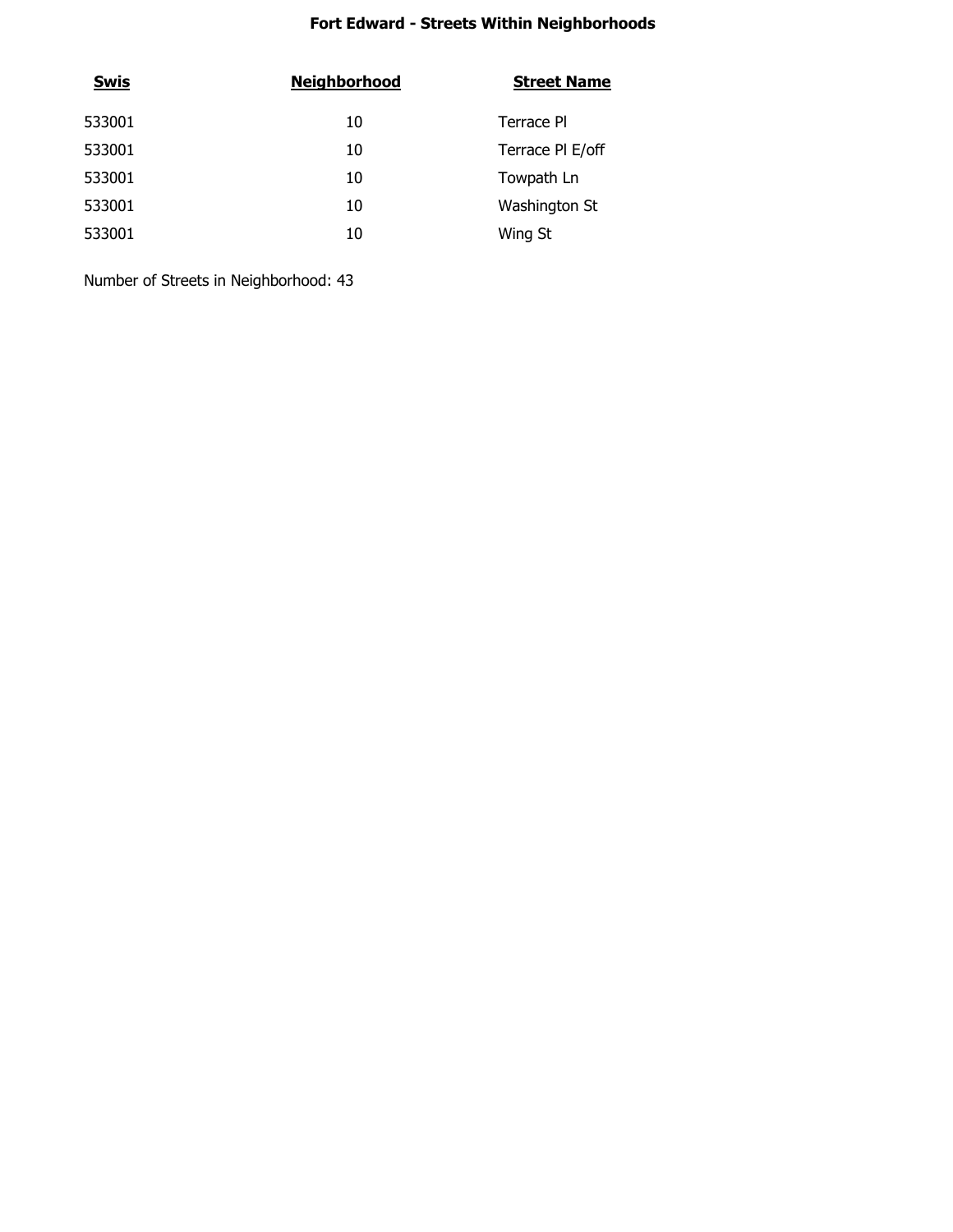| <u>Swis</u> | <b>Neighborhood</b> | <b>Street Name</b>         |
|-------------|---------------------|----------------------------|
| 533089      | 20                  | Bell Island                |
| 533089      | 20                  | Broadway                   |
| 533089      | 20                  | <b>Burgoyne Ave</b>        |
| 533089      | 20                  | Campbell Dr                |
| 533089      | 20                  | County Route 42            |
| 533089      | 20                  | County Route 46            |
| 533089      | 20                  | Durkeetown Rd              |
| 533089      | 20                  | East Rd                    |
| 533089      | 20                  | East St/w Off              |
| 533089      | 20                  | Fort Miller Rd             |
| 533089      | 20                  | Hunt Ave                   |
| 533089      | 20                  | Hunter Rd                  |
| 533089      | 20                  | Leavy Hollow Ln            |
| 533089      | 20                  | Lock 8 Way                 |
| 533089      | 20                  | Lock Rd                    |
| 533089      | 20                  | Lower Allen St             |
| 533089      | 20                  | Lower Elizabeth St         |
| 533089      | 20                  | Lower Main St              |
| 533089      | 20                  | Lower Oak St               |
| 533089      | 20                  | North River Rd             |
| 533089      | 20                  | <b>Outside Plant</b>       |
| 533089      | 20                  | Park Ave                   |
| 533089      | 20                  | Parry St                   |
| 533089      | 20                  | Perkins Dr                 |
| 533089      | 20                  | <b>Public Service Town</b> |
| 533089      | 20                  | Schuyler St                |
| 533089      | 20                  | State Route 4              |
| 533089      | 20                  | Stevens Ln Off             |
| 533089      | 20                  | Sullivan Pkwy              |
| 533089      | 20                  | Third Ave                  |
| 533089      | 20                  | Woodard Rd                 |